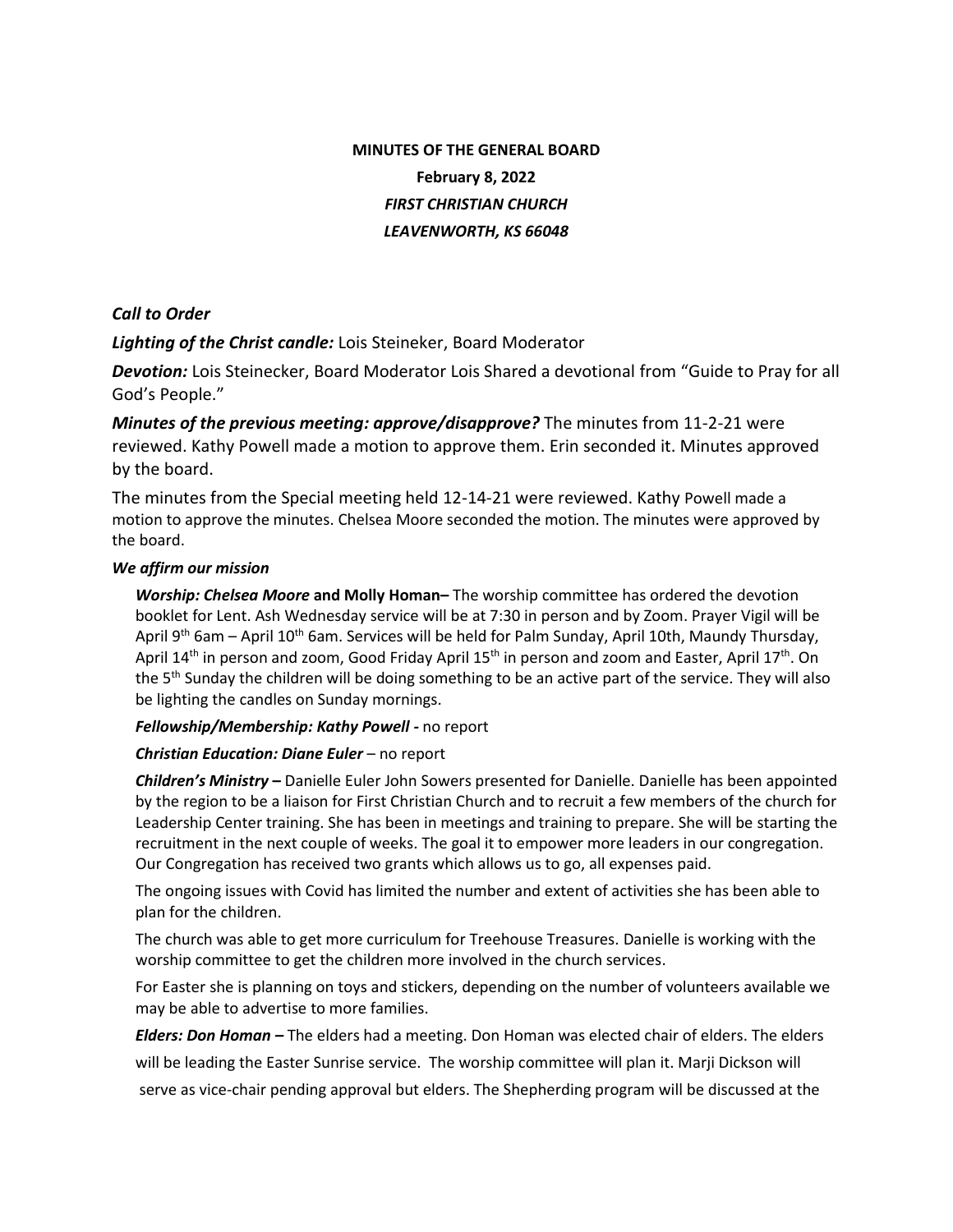next elders meeting. Kathy Powell will continue to do the schedule for the elders serving at the table even though she is not serving as an elder this year.

 *Diaconate: Susan Hoins –* no report. Susan Hoins was elected chair of diaconate with Joan Brown Serving as vice-chair.

*Prayer of Thanksgiving for the Mission of the Church* was offered by Gary Phillips

#### *We present our Offerings*

 *Outreach & Action: Erin Sack-* The church had Souper Sunday on Super Bowl Sunday the items collected will go to Catholic Charities. Week of Compassion offering will be collected 2/20 and 2/27. Week of Compassion offers disaster relief of all kinds, tornado, hurricane, or flood.

The church has taken diaper, wipes, toilet paper, dishwashing detergent, children's Tylenol,

 shampoo and conditioner to the lady with triplets, 2-year-old and two teenagers in her household. She

is still struggling and is thankful for any help we can give her.

 *Treasurer's Report: Bob Euler-* End of Year report. The total administration amount was over budget But the overage was approved at a previous board meeting. The total budget expense was listed as 242,000. The total income was 212,000 a difference of 30,000. The preschool income was 61,000 with Expenses being 51,000. The 10,000 made the total budget deficit 20,000. Bob mentioned that under Special offerings the church gave 20,000 to backpack buddies, Christian action, and outreach 14,500. A total of 34,700 was given to outreach which is @ 14% of the church's total budget. Melissa Wilson Made a motion to accept the treasurer's report. Kathy Powell seconded the motion. The motion was Approved by the board.

 Bob was contacted by the Christian Church of Kansas regarding the Snyder Memorial Scholarship Fund which has been held with Mutual Savings Association in Leavenworth. This fund was established Over 40 years ago. This fund matured on 1-26-22. The Christian Church of Kansas was asking if we would like to have this fund invested in the Christian Church Foundation where the rate of return would be better than a savings account and allow a greater benefit to scholarship recipients. Bob Euler made a motion to move this fund to the Christian Church Foundation. Sue Hubert seconded the Motion. It was approved by the board.

# *Finance &Stewardship: Kim Kincaid & Sandy Bushman –* no report  *Memorials:*

 *Foundation: Fran Gast* – Foundation met on 2-1-22

 *Trustees:* No report committee needs to elect new chairman

*Prayers of Thanksgiving for Generous Stewards of God* were offered by Erin Sack

*We Celebrate God's Work*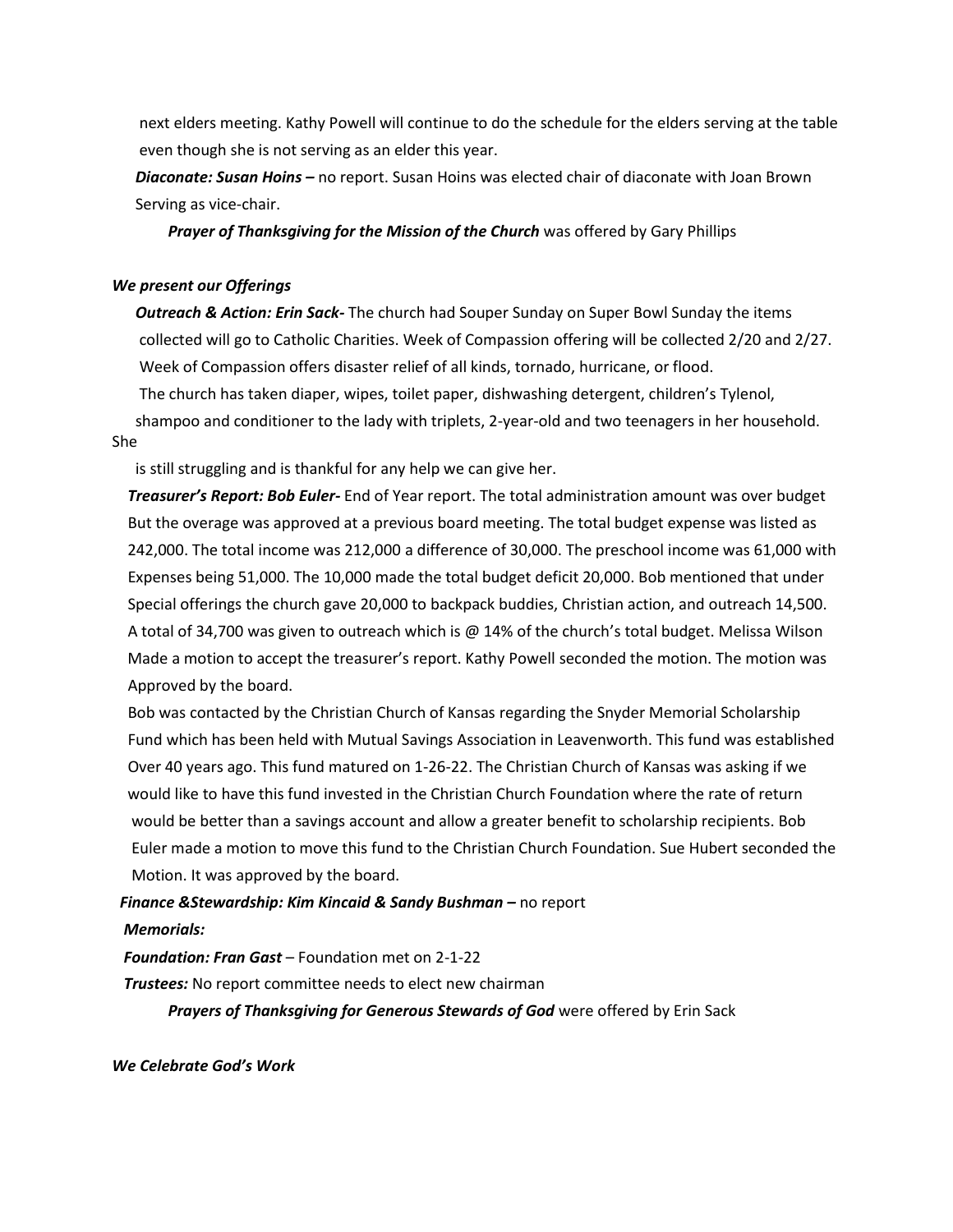*Property: Gary Kenton –* The concrete stairs on the east side of the church have been poured. Butler Steel is making and will install railings.

### *Transportation: Gary Kenton/John Groves*

Gary started a discussion about the church bus. The property committee feels it is a financial burden on the church. \$500/yr for insurance and is not used enough to warrant the cost of upkeep and insurance. The transportation committee recommended selling it. Property *committee* recommended selling it and getting a van at a future date when there is a clearer need for one. Kathy Powell said preschool used to use it a lot several years ago. It is not really used now. Try to sell it now put the money away for the future use. The foundation does have a bus fund. Erin Sack made the motion to sell the bus. Don Homan seconded the motion, and it was passed by the board.

### *Youth Representative*

*: Evangelism: Sue Hubert Jack and Jill Preschool: Future Planning: Gary Phillips At Large Members: No report needed Missy Davis Evalyn Hubert Barb Collins Jim Bliss*

### *Prayers for the work of each of these groups were offered by* Kathy Powell

### *We Proclaim Our Ministry*

 *Old Business:* The digital committee report will be under God's Work from now on. The committee would like to have a modern more upbeat service ½ hour in length. It will not take the place of the regular Sunday morning service and will be offered at a different time.

The committee would like to take an IT inventory to see what we have, what we have and when it will need to be replace so there can be a plan in place.

They also would like to have  $4 - 5$  welcome videos so that they can by cycled thru on Sunday mornings.

The committee also would like to have transcripts of John's sermons and want to have a site on the church website for these.

The committee talked about having an IT intern from one of the local colleges help the IT committee. They could get credit from their college for this work.

The committee talked about the possibility of using a company that would be a remote site that could run the services for us. Gary Phillips mentioned a system called Subsplash this would create one integrated system. Both items are for future consideration.

The audit committee with Jim Bliss as chair has started collecting documents for review.

#### *New Business*

*Pastor's Report -* see attached

*Prayer to Dismiss was offered by* Pastor John Sowers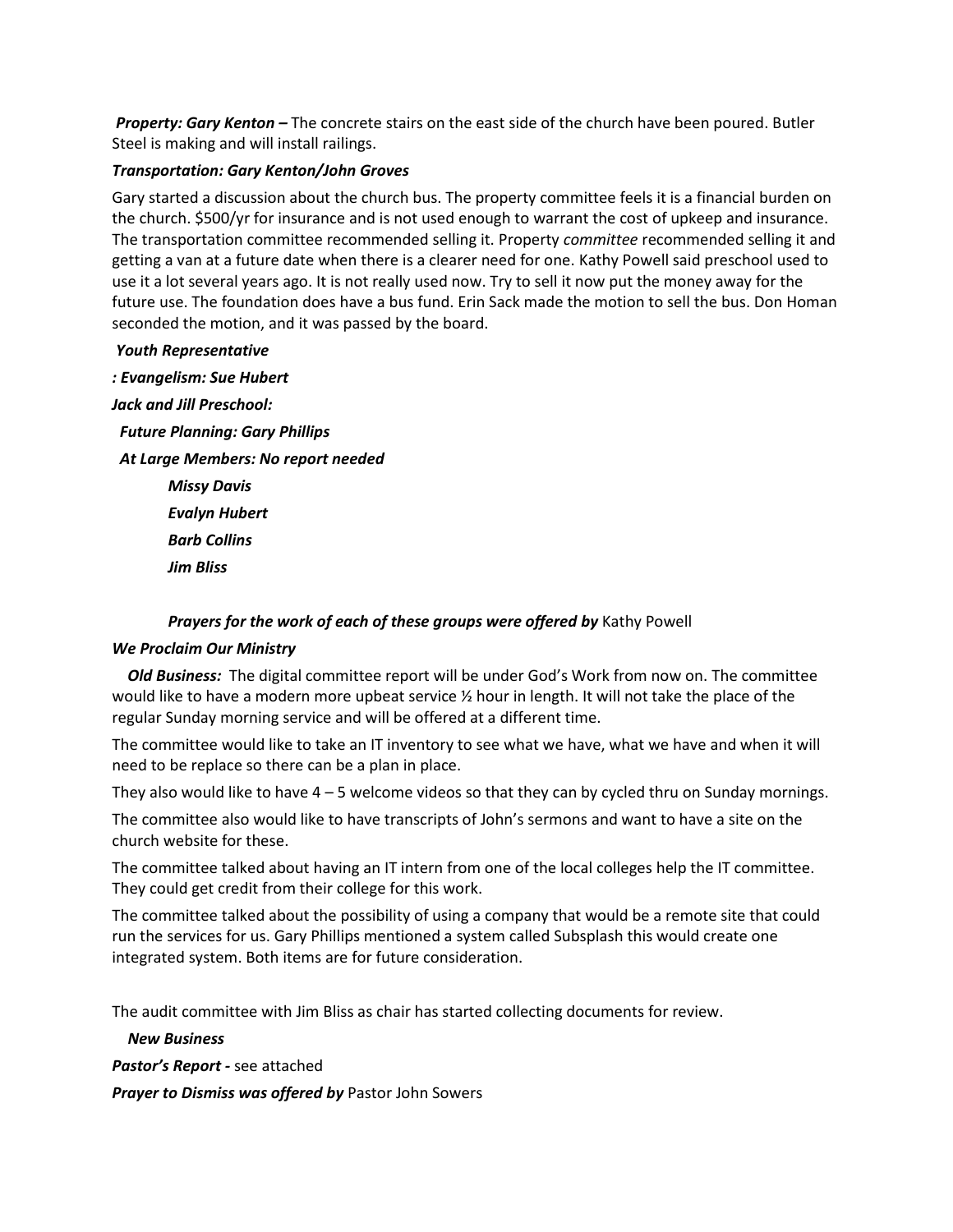Respectfully submitted, Melissa Mitchell-Wilson Board Secretary

Those in attendance at Meeting Pastor John Sowers Lois Steineker Jim Bliss David Bryant Barb Collins Missy Davis Bob Euler Fran Gast John Groves Molly Homan Don Homan

Sue Hubert

Gary Kenton

Melissa Mitchell-Wilson

Gary Phillips

Kathy Powell

Erin Sack

Chelsea Moore

Evelyn Hubert

Board Report (November 2<sup>nd</sup>, 2021) Pastoral Duties: Preached 10 Sundays Officiated 3 Funerals Missed Two Sundays: one for planned vacation, one for funeral of college wrestling coach Took five vacation days in August Took two personal days in October for funeral (Sunday, Monday)